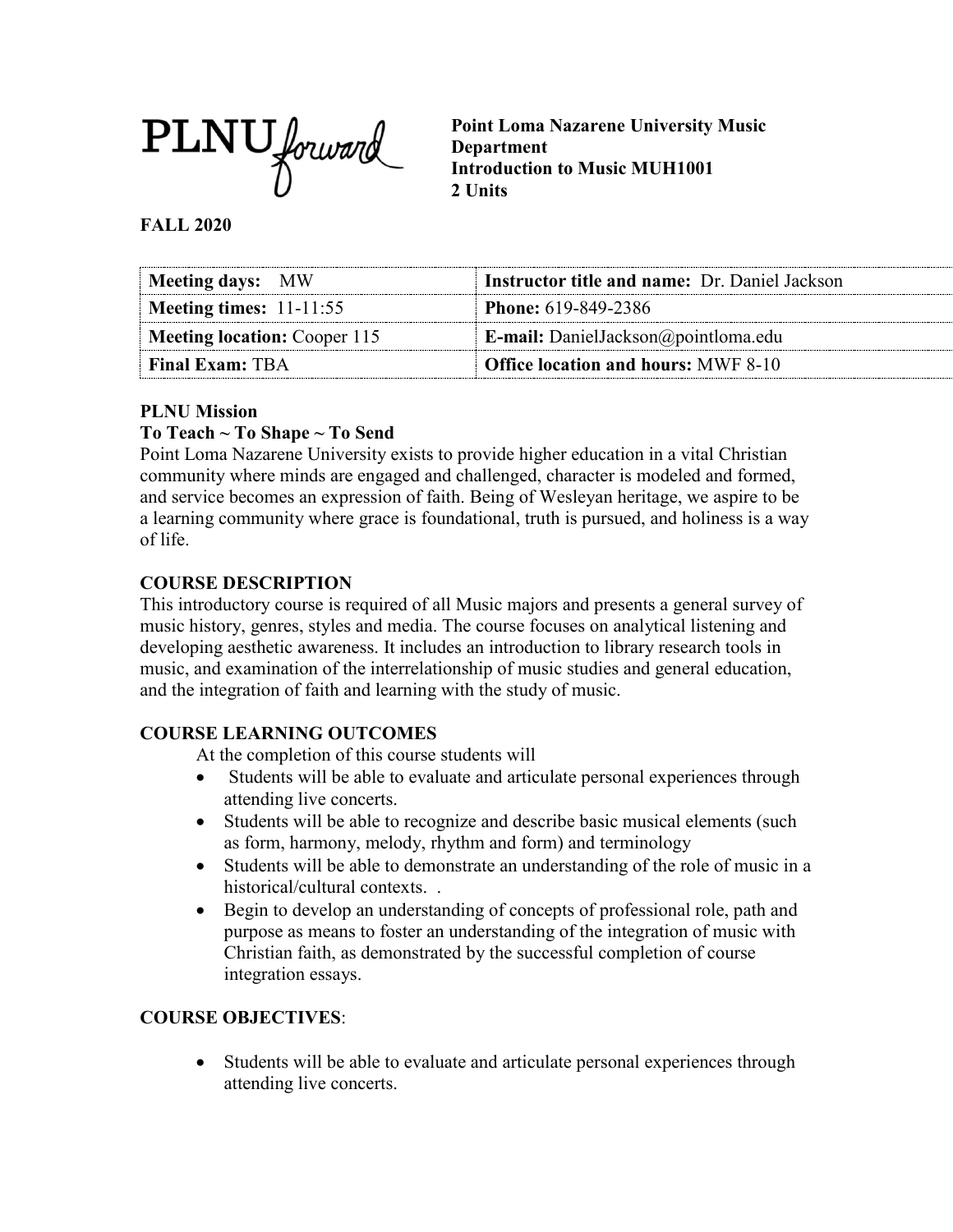- Students will be able to recognize and describe basic musical elements (such as form, harmony, melody, rhythm and form) and terminology
- Students will be able to demonstrate an understanding of the role of music in a historical/cultural contexts.

# **STATE AUTHORIZATION**

State authorization is a formal determination by a state that Point Loma Nazarene University is approved to conduct activities regulated by that state. In certain states outside California, Point Loma Nazarene University is not authorized to enroll online (distance education) students. If a student moves to another state after admission to the program and/or enrollment in an online course, continuation within the program and/or course will depend on whether Point Loma Nazarene University is authorized to offer distance education courses in that state. It is the student's responsibility to notify the institution of any change in his or her physical location. Refer to the map using the below link to view which states allow online (distance education) outside of California. [https://www.pointloma.edu/offices/office-institutional-effectiveness](https://www.pointloma.edu/offices/office-institutional-effectiveness-research/disclosures)[research/disclosures](https://www.pointloma.edu/offices/office-institutional-effectiveness-research/disclosures)

**POSITION OF COURSE IN COLLEGE CURRICULUM**: The course presents an introduction to both music history and to the music major.

## **COURSE CREDIT HOUR INFORMATION**

In the interest of providing sufficient time to accomplish the stated Course Learning Outcomes, this class meets the PLNU credit hour policy for a 2 unit class delivered over 5 weeks. Specific details about how the class meets the credit hour requirement can be provided upon request.

## **REQUIRED TEXTS AND RECOMMENDED STUDY RESOURCES**

**TEXTS:** The required textbook for Music Appreciation is Listening to Music, 8th Edition, by Craig Wright. The ISBN number is 9780495189732.

Majoring in Music Rich Holly ISBN 978-1 57463-150 0

# **METHODS USED IN THE COURSE**:

- The course will focus upon listening to a list of masterworks from the western art music tradition as the basis for studying essential elements of music study. The listening repertoire for the semester is listed on an attached page.
- Students will write essays detailing their listening experiences and their understanding of the concepts illustrated in the listening repertoire. Tests and exams will include sections requiring listening identification of recorded examples.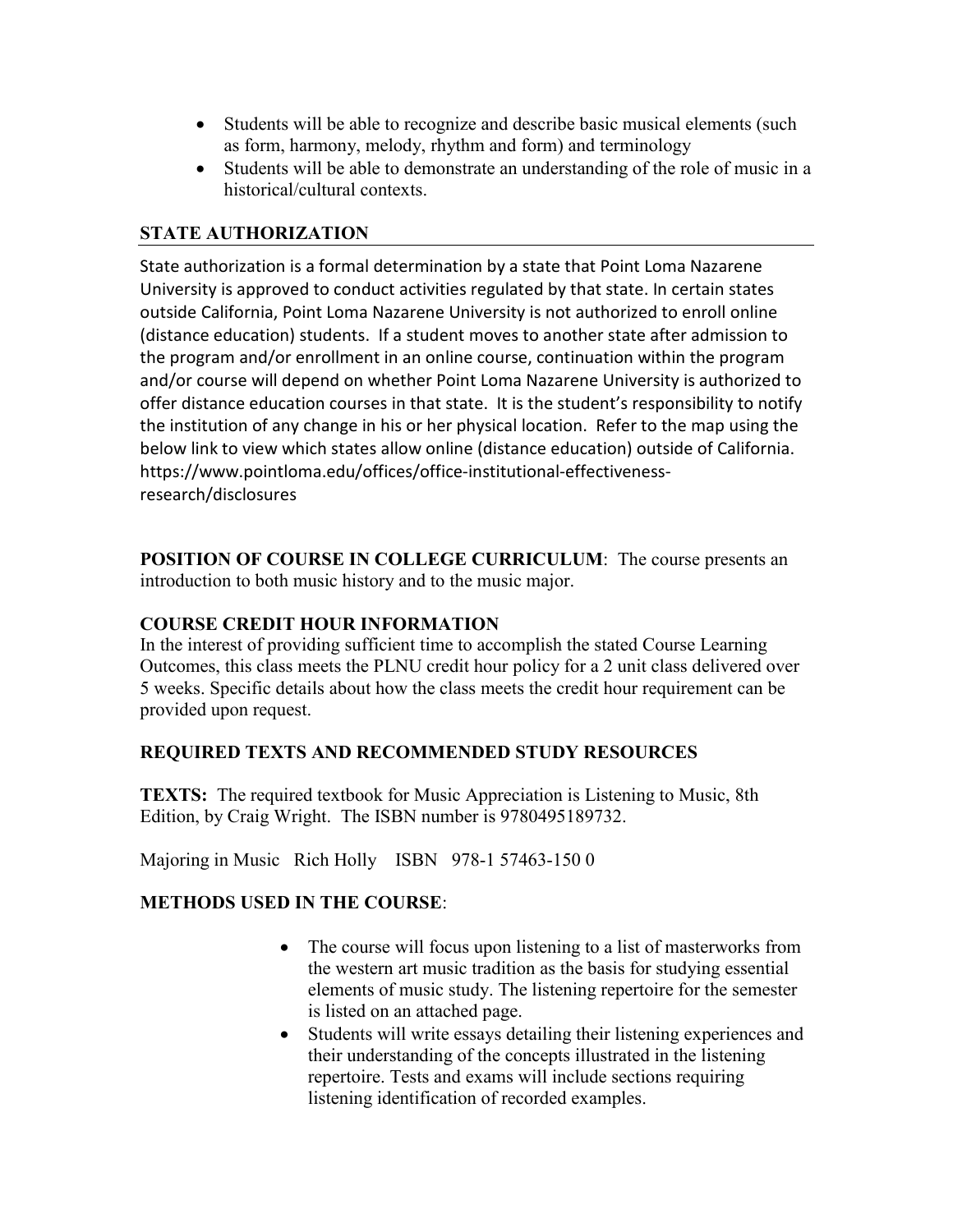- Students will be given research assignments to learn definitions of terminology, formal concepts and style elements. And, there will be quizzes covering terms and concepts presented in class lectures.
- Students are required to attend live performances with concert reports submitted, based upon the students' listening experiences.
- The course will also address basic concepts of how the craft of music is practiced as a profession. This information will also be integrated with historical understandings of the ways Christians pursue music as a vocational calling.

• **EVALUATION**: Students will be evaluated on their mid-term exam, final exam, various projects, and attendance.

- Students will have frequent quizzes that will account for 60% of your grade.
- The final exam will count for 10% of your grade.
- Projects will account for 30% of your grade
- Extra Credit is offered for those who attend the San Diego Symphony concert on Thursday, October 4.

**GRADING**: Your final grade will be divided in the following manner:

```
94-100% = A89-93 = A86-88 = B+83-85 = B79-82 = B76-78 = C+73-75 = C69-72 = C66-68 = D+63-65 = D59-62 = D59-63
```
**ATTENDANCE POLICY**: A students can expect to receive 1 full grade lower for every two unexcused absences. A student will be dropped with an "F" grade after 4 unexcused absences. An absence will be considered unexcused if the student does not notify the professor **before** the missed class occurs. A tardy will be counted as an absence. A family emergency or university related absence would be considered excused.

**MAKE-UP POLICY**: Students are expected to complete assignments by the projected date. No late work will be accepted and no make-up tests will be allowed; however, the lowest quiz will be subtracted.

**PROJECTS**: See supplemental handout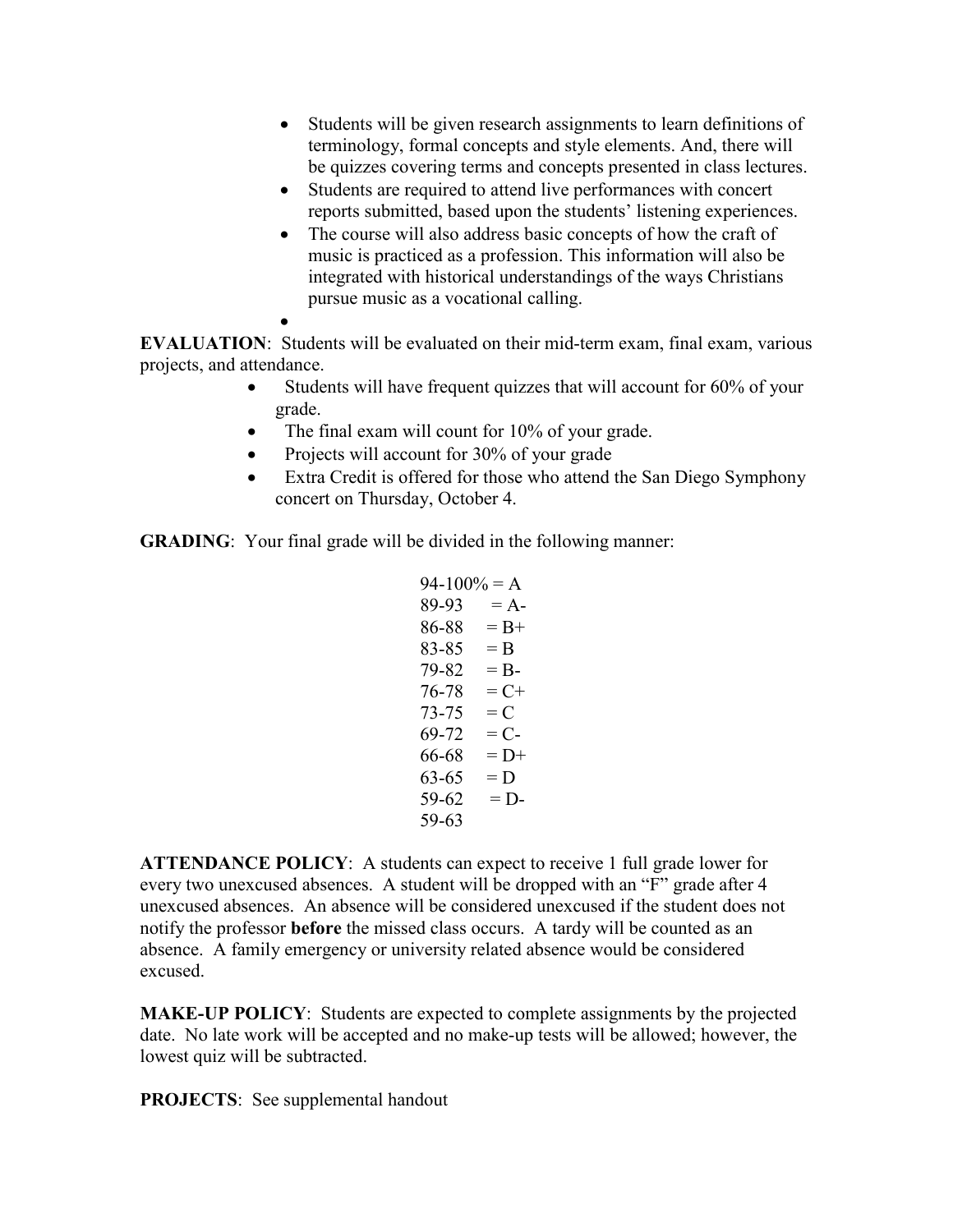**TESTS**: There will be weekly quizzes and a final examination

**INSTRUCTOR AVAILABLITIY**: Students may call or e-mail the Dr. Jackson for a private conference. I also have an open door policy in other words, if you drop by my office and I am available, please come in.

# **FINAL EXAMINATION POLICY**

Successful completion of this class requires taking the final examination **on its scheduled day**. No requests for early examinations or alternative days will be approved.

**EXTRA CREDIT PROJECTS**: Optional Concert Attendance

**UNAUTHORIZED CELL PHONE USE:** A student's final grade will receive a 4% deduction for EACH unauthorized use of a cell phone.

**INSTRUCTOR AVAILABLITIY**: Students may call or e-mail the Dr. Jackson for a private conference. I also have an open door policy in other words, if you drop by my office and I am available, please come in.

**SPIRITUAL GOALS:** PLNU strives to be a place where you grow as whole persons. To this end we provide resources for our graduate students to encounter God and grow in their Christian faith. At the Mission Valley campus we have an onsite chaplain, Rev. Nancy Pitts who is available during class break times across the week. If students have questions, a desire to meet with Rev Pitts or prayer requests you can contact her directly at [gradchaplainmissionvalley@pointloma.edu.](mailto:gradchaplainmissionvalley@pointloma.edu) In addition there are resources for your Christian faith journey available at [http://www.pointloma.edu/experience/faith/graduate](mailto:gradchaplainmissionvalley@pointloma.edu.%20%20%0dIn%20addition%20there%20are%20resources%20for%20your%20Christian%20faith%20journey%20are%20available%20at%20http://www.pointloma.edu/SpiritualDevelopment/Graduate_Students.htm.%0b)[student-spiritual-life](mailto:gradchaplainmissionvalley@pointloma.edu.%20%20%0dIn%20addition%20there%20are%20resources%20for%20your%20Christian%20faith%20journey%20are%20available%20at%20http://www.pointloma.edu/SpiritualDevelopment/Graduate_Students.htm.%0b)

# **INCOMPLETES AND LATE ASSIGNMENTS**

All assignments are to be submitted/turned in by the beginning of the class session when they are due—including assignments posted in Canvas. Incompletes will only be assigned in extremely unusual circumstances.

# **FINAL EXAMINATION POLICY**

Successful completion of this class requires taking the final examination **on its scheduled day**. The final examination schedule is posted on the [Class Schedules](http://www.pointloma.edu/experience/academics/class-schedules) site. No requests for early examinations or alternative days will be approved.

NOTE: The following policies are to be used without changes:

# **PLNU COPYRIGHT POLICY**